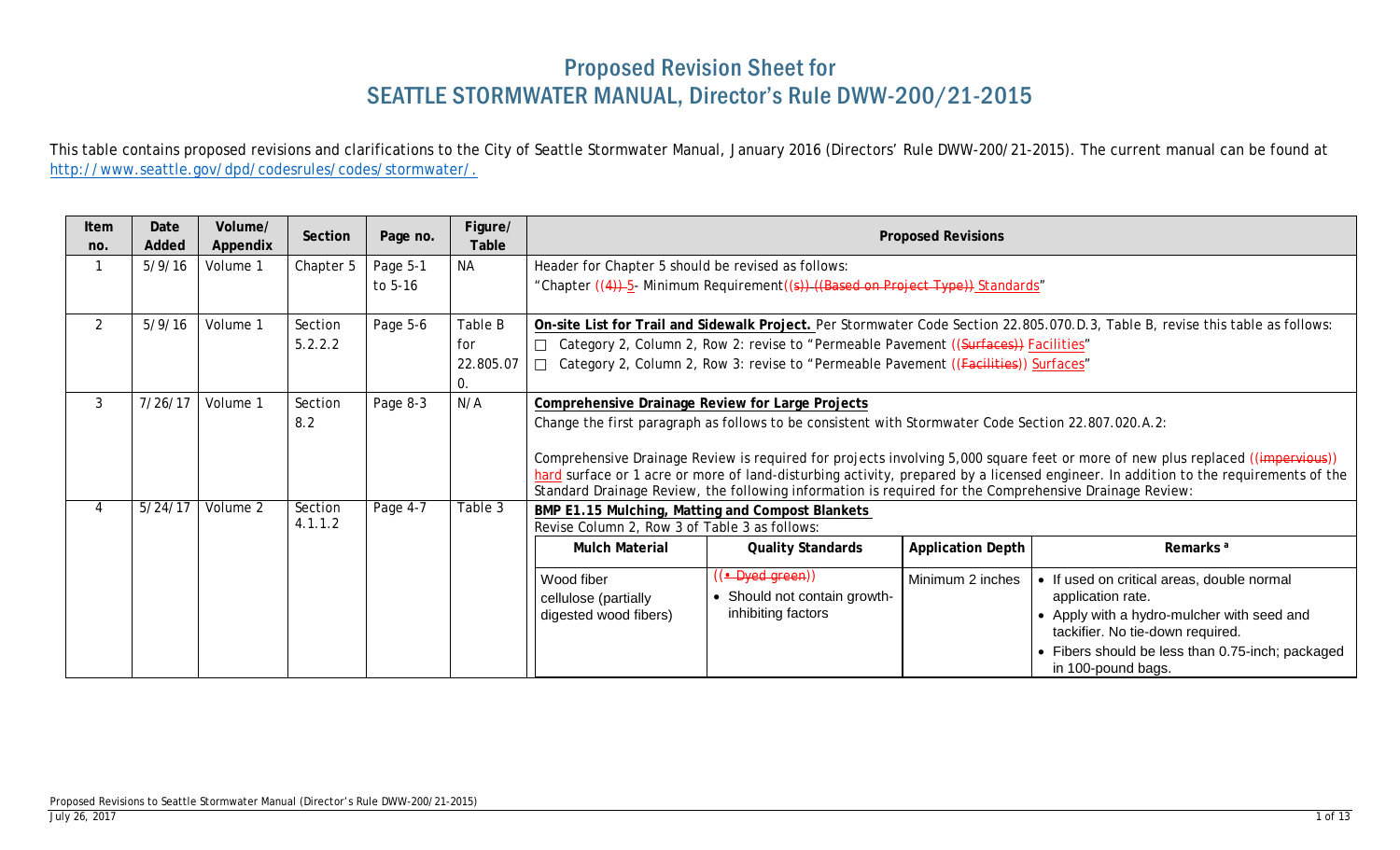| Item<br>no.    | Date<br>Added               | Volume/<br>Appendix | Section            | Page no.  | Figure/<br>Table | <b>Proposed Revisions</b>                                                                                                                                                                                                                                                                                                                                                                                                                                                                                                                                                                                                                                                                                                                                                                                                                                                                                                                                                                                                                                                               |
|----------------|-----------------------------|---------------------|--------------------|-----------|------------------|-----------------------------------------------------------------------------------------------------------------------------------------------------------------------------------------------------------------------------------------------------------------------------------------------------------------------------------------------------------------------------------------------------------------------------------------------------------------------------------------------------------------------------------------------------------------------------------------------------------------------------------------------------------------------------------------------------------------------------------------------------------------------------------------------------------------------------------------------------------------------------------------------------------------------------------------------------------------------------------------------------------------------------------------------------------------------------------------|
| 5              | $\frac{1}{5}/\frac{24}{17}$ | Volume 2            | Section<br>5.1.3.  | Page 5-7  | <b>NA</b>        | BMP C1.25: Demolition of Buildings<br>Revise the Purpose Section as follows:<br>The loose debris produced by building demolition activities can contain toxic organic compounds, toxic compounds, metals, and<br>suspended solids that may pollute stormwater. Toxic organic compounds, including PCBs, may be present in buildings built or<br>remodeled prior to 1980. Projects, regardless of size, shall implement practices to properly handle and dispose of materials that<br>may contain PCBs such as transformers, light ballasts, caulk and some roofing materials so that they do not come into contact<br>with stormwater.                                                                                                                                                                                                                                                                                                                                                                                                                                                  |
| 6              |                             | 7/22/16   Volume 3  | Section<br>4.3.2.1 | Page 4-11 | <b>NA</b>        | Requirements for Projects with No Off-site Point of Discharge. Revise the third paragraph as follows:<br>One option for a small project ((everflow scenario)) with no approved off-site point of discharge consists of an infiltration BMP<br>(i.e., infiltration trench, drywell or infiltration chamber) situated downstream of a bioretention cell or a permeable pavement<br>facility sized to infiltrate storms up to the conveyance standard (25-year recurrence interval flow). Refer to Appendix E, Section<br>E-10 for dry well sizing ((information)) provided for this scenario.                                                                                                                                                                                                                                                                                                                                                                                                                                                                                             |
| $\overline{7}$ | 5/24/17                     | Volume 3            | Section<br>4.3.2.1 | Page 4-11 | <b>NA</b>        | Requirements for Projects with No Off-site Point of Discharge.<br>Add the following:<br>Infiltration testing and plan preparation clarification for detached accessory dwelling units (DADUs) and additions with less than<br>1,500 sf of new plus replaced hard surface on lots with No Off-site Point of Discharge:<br>The applicant is allowed to perform the infiltration testing unless otherwise determined by the Director.<br>If the applicant chooses (in lieu of a licensed professional) to conduct the infiltration testing, the applicant shall conduct<br>the Small PIT (rather than the Simple Infiltration Test).<br>The test shall be documented with the Pilot Infiltration Test Checklist and a minimum 0.25 in/hr measured soil<br>infiltration rate must be demonstrated.<br>Drywells shall be sized, at a minimum, per Appendix E-10 - Drywell Sizing Tables (as modified 7/22/16 in the Clarification<br>Sheet for the Seattle Stormwater Manual).<br>The applicant is allowed to prepare the drainage control plan unless otherwise determined by the Director. |
| 8              | 5/9/16                      | Volume 3            | Section<br>5.3.3.5 | Page 5-17 | <b>NA</b>        | Splashblock Downspout Dispersion - Contributing Area. Revise this section as follows:<br>"A maximum of 700 square feet of roof area may drain to each splashblock. If at least 50 percent of the roof is a vegetated roof,<br>contributing roof areas ((larger than)) up to ((700)) 900 square feet ((may)) will be ((approved)) allowed."                                                                                                                                                                                                                                                                                                                                                                                                                                                                                                                                                                                                                                                                                                                                              |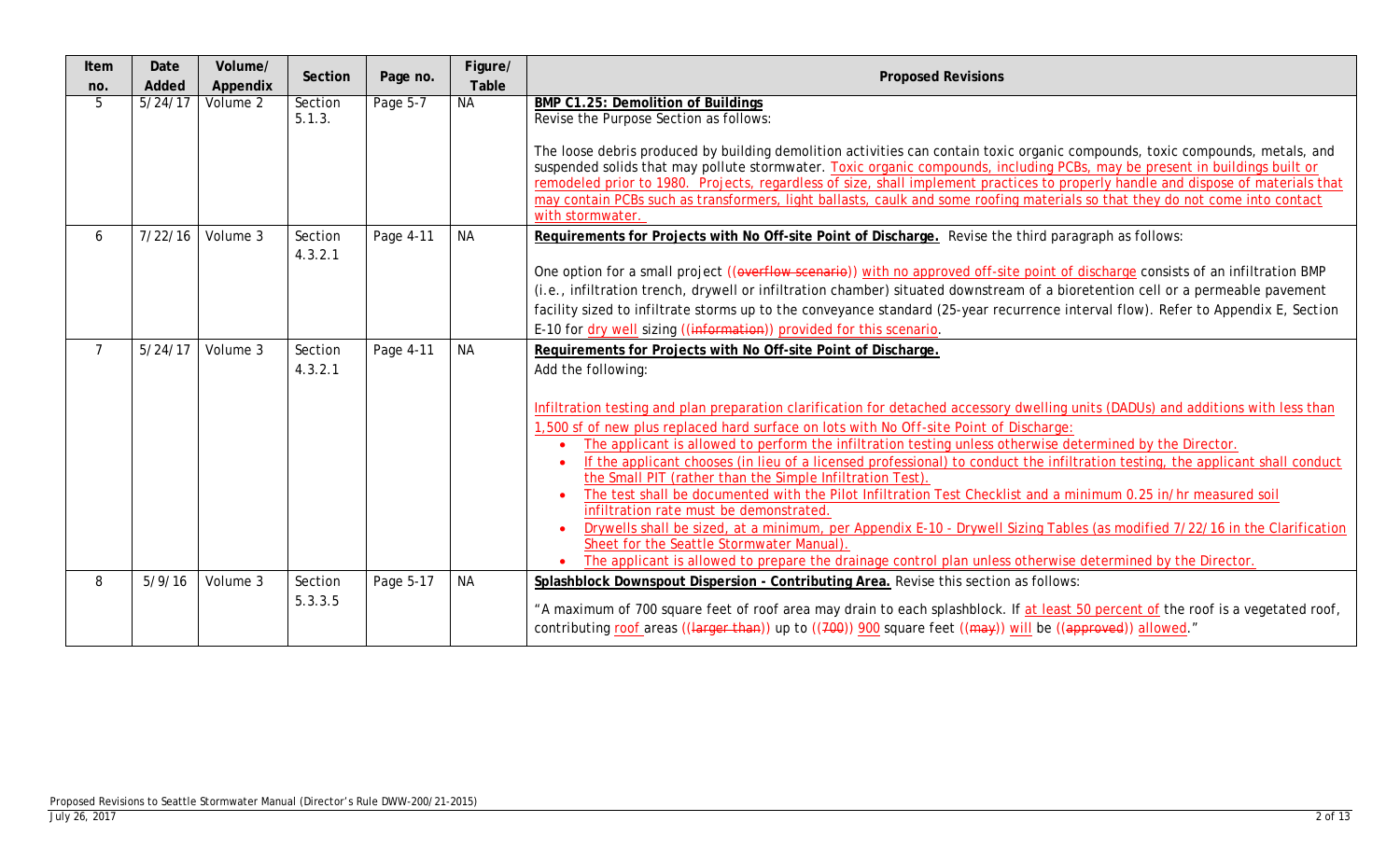| Item<br>no.       | Date<br>Added | Volume/<br>Appendix | Section            | Page no.  | Figure/<br>Table | <b>Proposed Revisions</b>                                                                                                                                                                                                                                                                                                                                                                                                                                                                                                                                                                                                                                                                                                                                                                                                                                                                                                                                                                                                                                                                                                                                                                                                                                                                                                                                                                                                                                                                                                    |
|-------------------|---------------|---------------------|--------------------|-----------|------------------|------------------------------------------------------------------------------------------------------------------------------------------------------------------------------------------------------------------------------------------------------------------------------------------------------------------------------------------------------------------------------------------------------------------------------------------------------------------------------------------------------------------------------------------------------------------------------------------------------------------------------------------------------------------------------------------------------------------------------------------------------------------------------------------------------------------------------------------------------------------------------------------------------------------------------------------------------------------------------------------------------------------------------------------------------------------------------------------------------------------------------------------------------------------------------------------------------------------------------------------------------------------------------------------------------------------------------------------------------------------------------------------------------------------------------------------------------------------------------------------------------------------------------|
| 9                 | 5/9/16        | Volume 3            | Section<br>5.3.5.5 | Page 5-28 | <b>NA</b>        | Sheet Flow Dispersion - Dispersion Flowpath. Revise this section as follows:<br>"The general minimum requirements associated with the dispersion flowpath are provided in Section 5.3.1.2. An additional<br>flowpath requirement specific to sheet flow dispersion is as follows:<br>Provide a vegetated flowpath of 10 feet to disperse sheet flow runoff from hard surface with a contributing flow length of<br>20 feet. If the contributing hard surface is at least 50 percent permeable pavement, the contributing flow length may be<br>increased from 20 to 25 feet. Provide an additional 10 linear feet of vegetated flowpath for each additional 20 linear feet of<br>contributing flow length or fraction thereof.<br>Down gradient of the required flowpath (per the bullet above), an additional 10 feet shall be provided before the flowpath                                                                                                                                                                                                                                                                                                                                                                                                                                                                                                                                                                                                                                                                 |
| 10 <sup>°</sup>   | 5/9/16        | Volume 3            | Section<br>5.3.6.5 | Page 5-31 | <b>NA</b>        | intersects a property line (excluding the property line abutting the right-of-way) or encounters a structure."<br>Concentrated Flow Dispersion - Contributing Area. Revise this section as follows.<br>"A maximum of 700 square feet of impervious area may drain to each concentrated flow dispersion device (i.e., rock pad or<br>dispersion trench). Larger contributing areas may be approved for other types of hard surfaces (e.g., permeable pavement). If at<br>least 50% of the contributing area is permeable pavement, contributing areas up to 900 square feet will be allowed."                                                                                                                                                                                                                                                                                                                                                                                                                                                                                                                                                                                                                                                                                                                                                                                                                                                                                                                                 |
| 11                | 5/9/16        | Volume 3            | Section<br>5.3.6.5 | Page 5-32 | <b>NA</b>        | Concentrated Flow Dispersion - Dispersion Trench. Revise this section as follows:<br>"If selected as the dispersion device, the dispersion trench design shall meet the following minimum requirements:<br>The trench shall be a minimum of 18 inches deep and 2 feet wide.<br>The trench shall be level and aligned parallel to site elevation contours to disperse the water to the downslope flowpath. The<br>trench shall be constructed to prevent point discharge and erosion.<br>Trenches serving up to 700 square feet of impervious area shall be 10foot-long. If the contributing area is not an impervious<br>surface (e.g., permeable pavement), contributing areas larger than 700 square feet may be approved for a 10foot trench. If<br>at least 50% of the contributing area is permeable pavement, contributing areas up to 900 square feet will be allowed for a<br>10-foot trench. For contributing areas greater than the contributing areas noted above, the trench length shall be calculated<br>as a minimum of ten feet plus a proportional trench length based on the additional contributing area. For example, trench<br>length for trenches serving non-permeable pavement areas larger than 700 square feet shall be calculated as: Total roof<br>area in square feet x 10 feet ÷ 700 square feet.<br>A setback of at least 5 feet shall be maintained between any edge of the trench and any structure or property line. A 10-foot<br>setback from a building with a basement is recommended." |
| $12 \overline{ }$ | 7/22/16       | Volume 3            | Section<br>5.4.3.6 | Page 5-48 | <b>NA</b>        | BMP Sizing - Sizing for On-site List Approach. Revised the first paragraph as follows:<br>Drywells can only be selected to meet the On-site List Requirement (refer to Section 3.3.1 and Appendix C for infeasibility<br>criteria) when the site measured infiltration rate is at least 5 inches per hour. The hard surface area managed with a drywell<br>sized according to Table 5.14 meets the requirement. ((For sizing a drywell downstream of a bioretention cell or permeable<br>pavement facility, refer to Appendix E, Section E-10.)                                                                                                                                                                                                                                                                                                                                                                                                                                                                                                                                                                                                                                                                                                                                                                                                                                                                                                                                                                              |

## Proposed Revisions to Seattle Stormwater Manual (Director's Rule DWW-200/21-2015)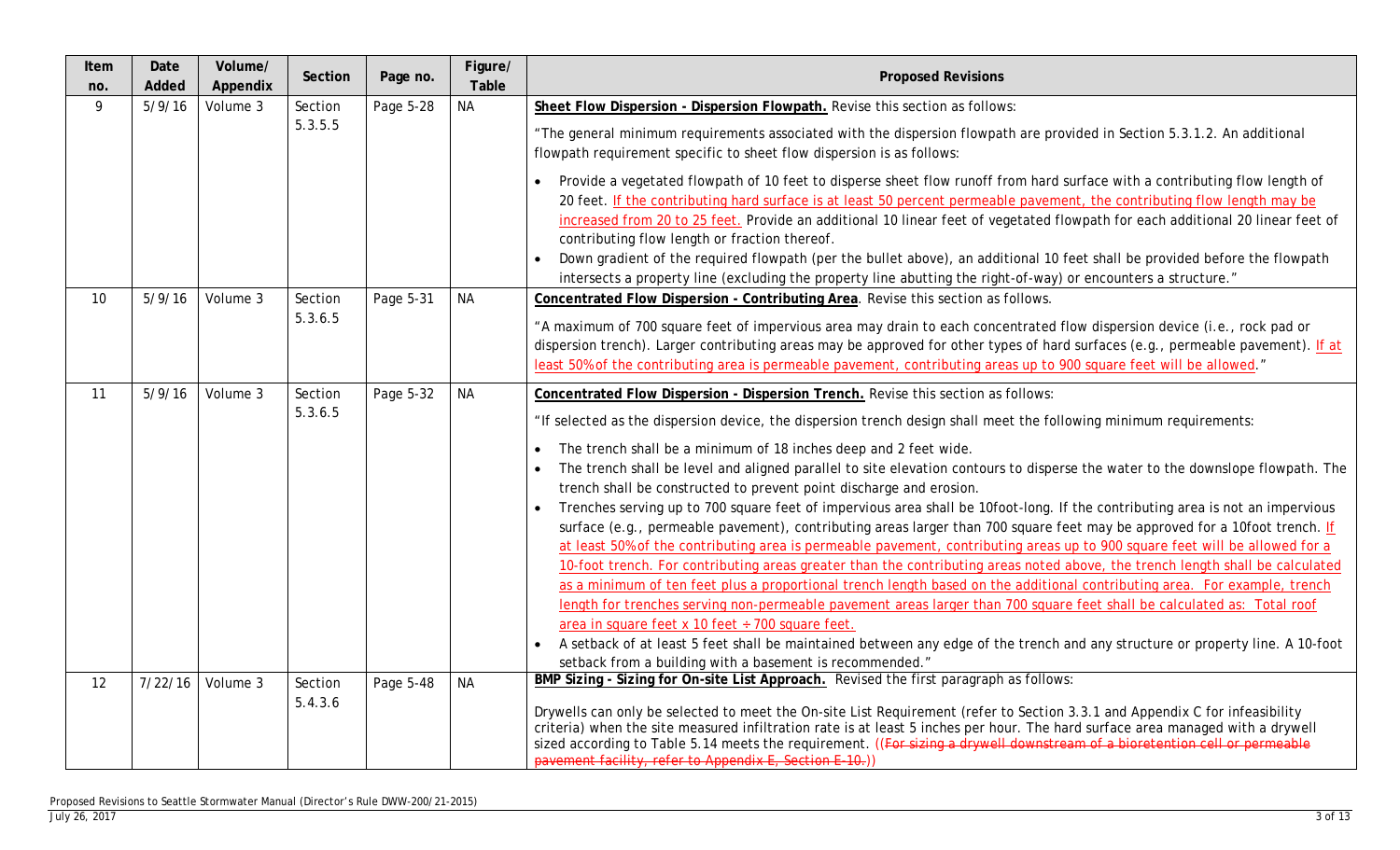| Item<br>no. | Date<br>Added | Volume/<br>Appendix | Section             | Page no.  | Figure/<br>Table | <b>Proposed Revisions</b>                                                                                                                                                                                                                                                                                                                                                                                                                                                                                                                                                                                                                                                                        |
|-------------|---------------|---------------------|---------------------|-----------|------------------|--------------------------------------------------------------------------------------------------------------------------------------------------------------------------------------------------------------------------------------------------------------------------------------------------------------------------------------------------------------------------------------------------------------------------------------------------------------------------------------------------------------------------------------------------------------------------------------------------------------------------------------------------------------------------------------------------|
| 13          | 5/9/16        | Volume 3            | Section<br>5.4.4.5  | Page 5-60 | <b>NA</b>        | Infiltrating Bioretention - Ponding Area [in the right-of-way]. Third paragraph, first bullet and sub-bullets. Revise as follows:<br>"To address traffic and pedestrian safety concerns, the following additional minimum requirements apply to bioretention<br>facilities in the right-of-way:<br>The following minimum setbacks shall be provided for facilities with sloped sides:<br>$\circ$<br>2 feet minimum from face of curb to top of slope on non-((major)) principal arterial streets<br>$\circ$<br>4 feet minimum from face of curb to top of slope for ((major)) principal arterial street<br>O<br>1 foot minimum from edge of sidewalk to top of slope"<br>O                       |
| 14          | 7/26/17       | Volume 3            | Section<br>5.4.4.5  | Page 5-56 | N/A              | Infiltrating Bioretention - Contributing Area<br>Change first bullet of the 5 <sup>th</sup> paragraph as follows:<br>It is also preferred that flow control facilities be sized for the entire area draining to the facility where feasible. Additional flows<br>may pass through a bioretention facility sized to meet a flow control standard or on-site stormwater management requirement<br>with the following limitations:<br>The maximum ((additional)) area (i.e., areas beyond the area for which the facility is sized) that may pass through a<br>bioretention facility shall not exceed twice the area for which it is sized due to sediment loading concerns;                        |
| 15          | 5/24/17       | Volume 3            | Section<br>5.4.4.5. | Page 5-56 | N/A              | Infiltrating Bioretention - Contributing Area<br>Revise the first paragraph as follows:<br>Bioretention cells are small and distributed. The contributing area to a bioretention facility is limited as follows:<br>. No single cell may receive runoff from more than 5,000 square feet of impervious area, ((except as noted below for)) unless it<br>is in)) a series of bioretention cells.<br>• ((Runoff from more than 5,000 square feet of impervious area may be directed to an upstream cell in a bioretention series<br>(interconnected series of cells).)) The bottom area of an individual cell shall be no larger than 800 square feet per the Ponding Area<br>section (page 5-59). |
| 16          | 5/24/17       | Volume 3            | Section<br>5.4.4.5. | Page 5-56 | N/A              | Infiltrating Bioretention - Contributing Area<br>Revise the fifth paragraph as follows:<br>It is also preferred that on-site and flow control facilities be sized for the entire area draining to the facility where feasible.<br>Additional flows may pass through a bioretention facility sized to meet a flow control standard or on-site stormwater<br>management requirement with the following limitations:                                                                                                                                                                                                                                                                                |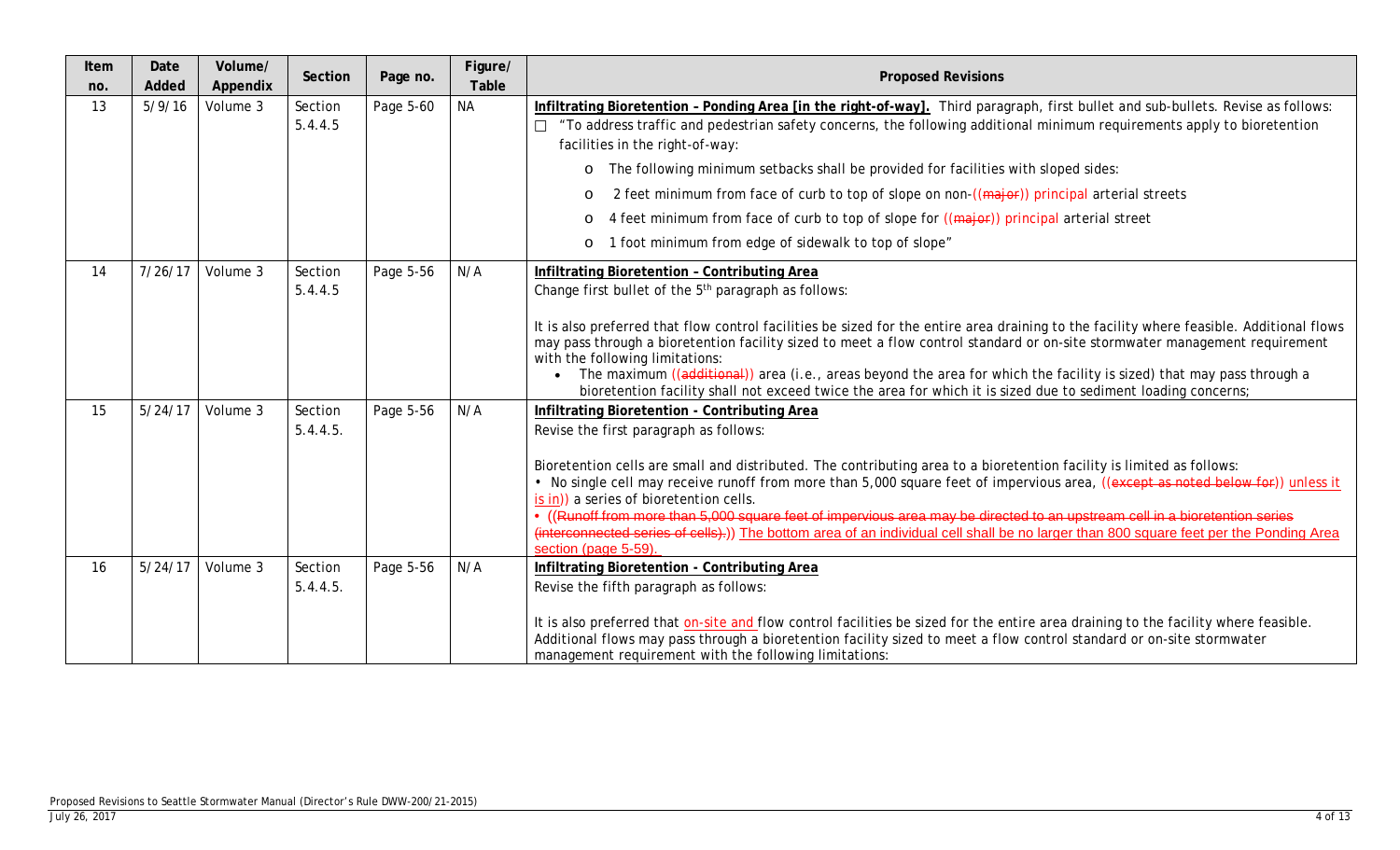| 17 | 5/9/16 | Volume 3 | Section | Page 5-67 | Table |                                      | On-site List Sizing for Infiltrating Bioretention with and Without Underdrains. Revise this table as follows:                                                                    |                                            |                                          |                                               |                                                                                                                                                                                         |
|----|--------|----------|---------|-----------|-------|--------------------------------------|----------------------------------------------------------------------------------------------------------------------------------------------------------------------------------|--------------------------------------------|------------------------------------------|-----------------------------------------------|-----------------------------------------------------------------------------------------------------------------------------------------------------------------------------------------|
|    |        |          | 5.4.4.6 | to 5-68   | 5.18  |                                      |                                                                                                                                                                                  | Subgrade                                   |                                          | <b>Sizing Factor for Facility Bottom Area</b> |                                                                                                                                                                                         |
|    |        |          |         |           |       | <b>Bioretention</b><br>Configuration | <b>Average Ponding</b><br><b>Depth</b>                                                                                                                                           | <b>Soil Design</b><br>Infiltration<br>Rate | Without<br><b>Underdrain<sup>a</sup></b> | With<br>Underdrain <sup>b</sup>               |                                                                                                                                                                                         |
|    |        |          |         |           |       | Sloped sides                         | 2 inches                                                                                                                                                                         | 0.15 inch/hour                             | NA <sup>c</sup>                          | $8.9\%$ <sup>d</sup>                          |                                                                                                                                                                                         |
|    |        |          |         |           |       |                                      |                                                                                                                                                                                  | 0.3 inch/hour                              | 4.7% <sup>e</sup>                        | $5.2\%$ <sup>d</sup>                          |                                                                                                                                                                                         |
|    |        |          |         |           |       |                                      |                                                                                                                                                                                  | 0.6 inch/hour                              | 4.5%                                     | 5.0%                                          |                                                                                                                                                                                         |
|    |        |          |         |           |       |                                      |                                                                                                                                                                                  | 1.0 inch/hour                              | 4.5%                                     | 5.0%                                          |                                                                                                                                                                                         |
|    |        |          |         |           |       |                                      |                                                                                                                                                                                  | 2.5 inch/hour                              | 4.5%                                     | 5.0%                                          |                                                                                                                                                                                         |
|    |        |          |         |           |       |                                      | 6 inches                                                                                                                                                                         | 0.15 inch/hour                             | NA <sup>c, f</sup>                       | $((NA£)) 5.6%$ <sup>d</sup>                   |                                                                                                                                                                                         |
|    |        |          |         |           |       |                                      |                                                                                                                                                                                  | 0.3 inch/hour                              | 3.5%                                     | 3.9%                                          |                                                                                                                                                                                         |
|    |        |          |         |           |       |                                      |                                                                                                                                                                                  | 0.6 inch/hour                              | 3.5%                                     | 3.9%                                          |                                                                                                                                                                                         |
|    |        |          |         |           |       |                                      |                                                                                                                                                                                  | 1.0 inch/hour                              | 3.5%                                     | 3.9%                                          |                                                                                                                                                                                         |
|    |        |          |         |           |       |                                      |                                                                                                                                                                                  | 2.5 inch/hour                              | 3.5%                                     | 3.9%                                          |                                                                                                                                                                                         |
|    |        |          |         |           |       | Sloped sides                         | 12 inches                                                                                                                                                                        | 0.15 inch/hour                             | NA <sup>c, f</sup>                       | $((AA^{\pm}))$ 3.2% <sup>d</sup>              |                                                                                                                                                                                         |
|    |        |          |         |           |       | (continued)                          |                                                                                                                                                                                  | 0.3 inch/hour                              | NA <sup>f</sup>                          | $((NA^{\pm})) 2.6\%$                          |                                                                                                                                                                                         |
|    |        |          |         |           |       |                                      |                                                                                                                                                                                  | 0.6 inch/hour                              | 2.3%                                     | 2.6%                                          |                                                                                                                                                                                         |
|    |        |          |         |           |       |                                      |                                                                                                                                                                                  | 1.0 inch/hour                              | 2.3%                                     | 2.6%                                          |                                                                                                                                                                                         |
|    |        |          |         |           |       |                                      |                                                                                                                                                                                  | 2.5 inch/hour                              | 2.3%                                     | 2.6%                                          |                                                                                                                                                                                         |
|    |        |          |         |           |       | Vertical sides                       | 6 inches                                                                                                                                                                         | 0.15 inch/hour                             | NA <sup>c, f</sup>                       | $((AA^{\pm}))$ 9.2% <sup>d</sup>              |                                                                                                                                                                                         |
|    |        |          |         |           |       |                                      |                                                                                                                                                                                  | 0.3 inch/hour                              | $5.3%$ <sup>e</sup>                      | $5.9%$ <sup>d</sup>                           |                                                                                                                                                                                         |
|    |        |          |         |           |       |                                      |                                                                                                                                                                                  | 0.6 inch/hour                              | 5.0%9                                    | $5.6\%$ <sup>9</sup>                          |                                                                                                                                                                                         |
|    |        |          |         |           |       |                                      |                                                                                                                                                                                  | 1.0 inch/hour                              | $5.0\%$ <sup>g</sup>                     | $5.6\%$ <sup>9</sup>                          |                                                                                                                                                                                         |
|    |        |          |         |           |       |                                      |                                                                                                                                                                                  | 2.5 inch/hour                              | $5.0\%$ <sup>g</sup>                     | $5.6\%$ <sup>9</sup>                          |                                                                                                                                                                                         |
|    |        |          |         |           |       |                                      | 12 inches                                                                                                                                                                        | 0.15 inch/hour                             | NA <sup>c, f</sup>                       | $((AA^{\pm}))$ 7.1% <sup>d</sup>              |                                                                                                                                                                                         |
|    |        |          |         |           |       |                                      |                                                                                                                                                                                  | 0.3 inch/hour                              | <b>NAf</b>                               | $((NA4))$ 5.6%                                |                                                                                                                                                                                         |
|    |        |          |         |           |       |                                      |                                                                                                                                                                                  | 0.6 inch/hour                              | 5.0%                                     | 5.6%                                          |                                                                                                                                                                                         |
|    |        |          |         |           |       |                                      |                                                                                                                                                                                  | 1.0 inch/hour                              | 5.0%                                     | 5.6%                                          |                                                                                                                                                                                         |
|    |        |          |         |           |       |                                      |                                                                                                                                                                                  | 2.5 inch/hour                              | 5.0%                                     | 5.6%                                          |                                                                                                                                                                                         |
|    |        |          |         |           |       | NA - not applicable.                 |                                                                                                                                                                                  |                                            |                                          |                                               |                                                                                                                                                                                         |
|    |        |          |         |           |       |                                      | a Sizing factors are based on achieving a minimum wetted surface area of 5 percent, unless otherwise noted.                                                                      |                                            |                                          |                                               |                                                                                                                                                                                         |
|    |        |          |         |           |       |                                      | <sup>b</sup> Sizing factors are based on a minimum wetted surface area of 5 percent multiplied by a factor of 1.11, unless otherwise noted.                                      |                                            |                                          |                                               |                                                                                                                                                                                         |
|    |        |          |         |           |       | the table are design rates).         |                                                                                                                                                                                  |                                            |                                          |                                               | <sup>c</sup> Underdrain systems shall be installed if the subgrade soils have a measured infiltration rate of less than 0.6 inches per hour (note that the infiltration rates listed in |
|    |        |          |         |           |       | 1.11.                                | <sup>d</sup> Sizing factor increased to the size required to meet the On-site Performance Standard for a pre-developed condition of forest on till and multiplied by a factor of |                                            |                                          |                                               |                                                                                                                                                                                         |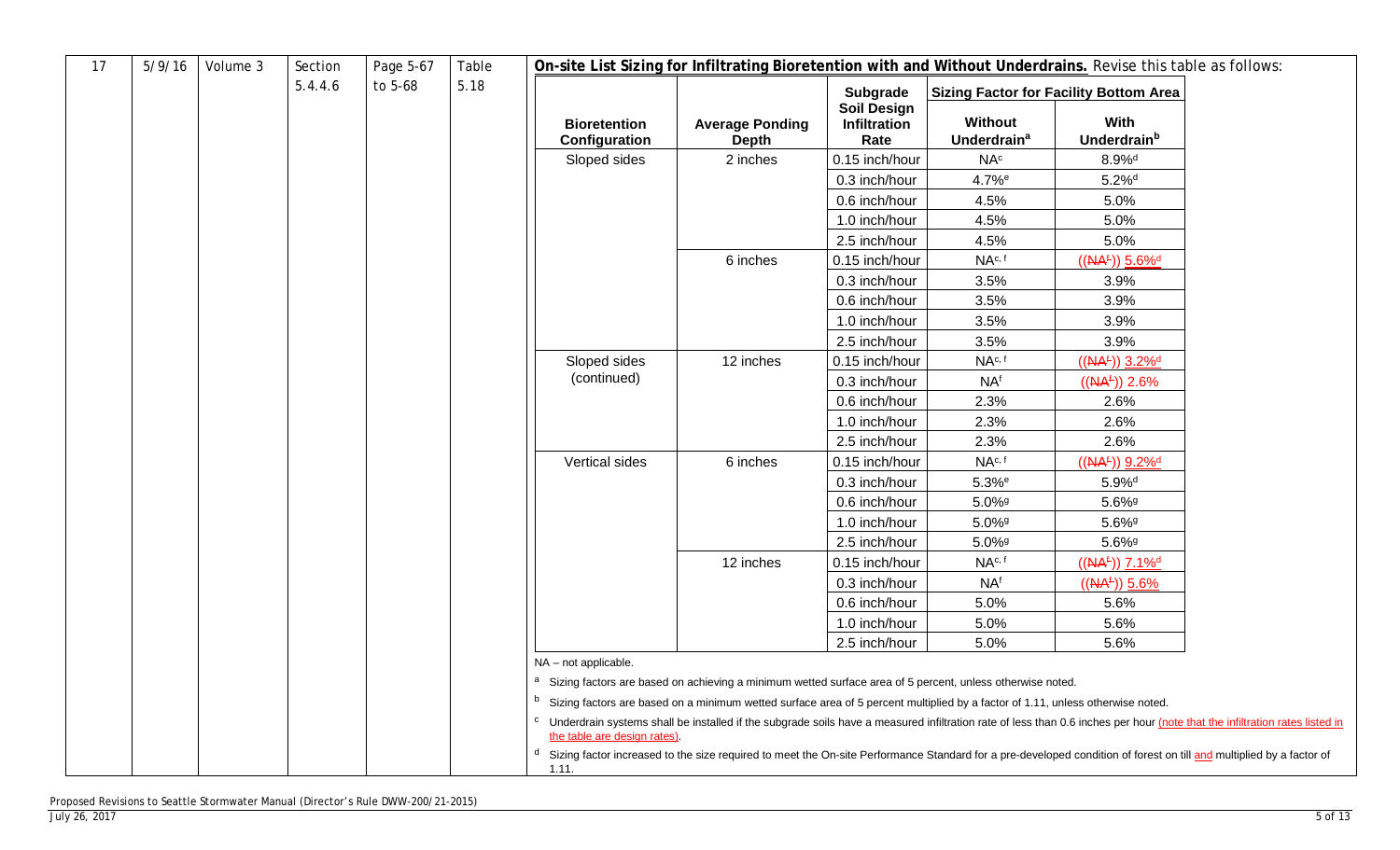| Item<br>no. | Date<br>Added | Volume/<br>Appendix | Section             | Page no.   | Figure/<br>Table | <b>Proposed Revisions</b>                                                                                                                                                                                  |
|-------------|---------------|---------------------|---------------------|------------|------------------|------------------------------------------------------------------------------------------------------------------------------------------------------------------------------------------------------------|
|             |               |                     |                     |            |                  | e Sizing factor increased beyond the minimum wetted surface area of 5 percent to meet the On-site Performance Standard for a pre-developed condition of forest on<br>till.                                 |
|             |               |                     |                     |            |                  | Ponding depth and infiltration rate combination do not achieve drawdown requirements.                                                                                                                      |
|             |               |                     |                     |            |                  | <sup>9</sup> To maximize flow control benefit, 12 inch vertical side walls are recommended for design infiltration rates exceeding 0.3 inches per hour.                                                    |
|             |               |                     |                     |            |                  | Bioretention Facility Bottom Area = Contributing Hard Surface Area x Factor (%)/100.                                                                                                                       |
|             |               |                     |                     |            |                  | Hard Surface Area Managed = Bioretention Facility Bottom Area $\div$ Factor (%)/100.                                                                                                                       |
| 18          | 5/9/16        | Volume 3            | Section             | Page 5-79  | <b>NA</b>        | Rain Garden - Ponding Area [in the right-of-way]. First bullet and sub-bullets. Revise as follows:                                                                                                         |
|             |               |                     | 5.4.5.5             |            |                  | "The following minimum setbacks shall be provided:                                                                                                                                                         |
|             |               |                     |                     |            |                  | 1.5 feet minimum from face of curb to top of slope on non-arterial streets for rain gardens with average ponding depths<br>$\circ$<br>of 3 inches or less                                                  |
|             |               |                     |                     |            |                  | 2 feet minimum from face of curb to top of slope on non-arterial streets for rain gardens with average ponding depths<br>$\circ$<br>greater than three inches                                              |
|             |               |                     |                     |            |                  | 2 feet minimum from face of curb to top of slope on non-((major)) principal arterial streets ((4.5foot setback allowable<br>$\circ$<br>for rain gardens with average ponding depths of 3 inches or less))) |
|             |               |                     |                     |            |                  | 4 feet minimum from face of curb to top of slope for ((major)) principal arterial streets<br>$\circ$                                                                                                       |
|             |               |                     |                     |            |                  | 1 foot minimum from edge of sidewalk to top of slope"<br>$\circ$                                                                                                                                           |
| 19          | 5/9/16        | Volume 3            | Section             | Page 5-102 | Figure           | Perforated Stub-Out Connection. Revise this figure as follows:                                                                                                                                             |
|             |               |                     | 5.4.7.5             |            | 5.17             | Delete "LEVEL", "SLOPE" and "FLOW" call outs and arrows                                                                                                                                                    |
| 20          | 5/9/16        | Volume 3            | Section             | Page 5-110 | Table            | Pre-sized Sizing Factors and Equations for Infiltration Chambers. Revise this table as follows:                                                                                                            |
|             |               |                     | 5.4.9.6             |            | 5.26             | Reverse bracket on 4 <sup>th</sup> row, 3 <sup>rd</sup> column: [0.0733 x A (( $\frac{1}{2}$ ))] + 79.9                                                                                                    |
| 21          | 5/24/17       | Volume 3            | Section<br>5.5.1.6. | Page 5-116 | N/A              | Rainwater Harvesting - Modeling Approach for On-site Performance Standard and Flow Control<br>Revise Step 1 as follows:                                                                                    |
|             |               |                     |                     |            |                  | Step 1: Determine rainwater demand                                                                                                                                                                         |
|             |               |                     |                     |            |                  | When estimating rainwater demand for the purposes of modeling the on-site performance standard or a flow control ((benefits))                                                                              |
|             |               |                     |                     |            |                  | standard, only year-round indoor uses may be included (e.g., seasonal irrigation may not be considered). Typical assumptions for                                                                           |
|             |               |                     |                     |            |                  | non-potable and potable uses are provided in Tables 5.28 and 5.29 below.                                                                                                                                   |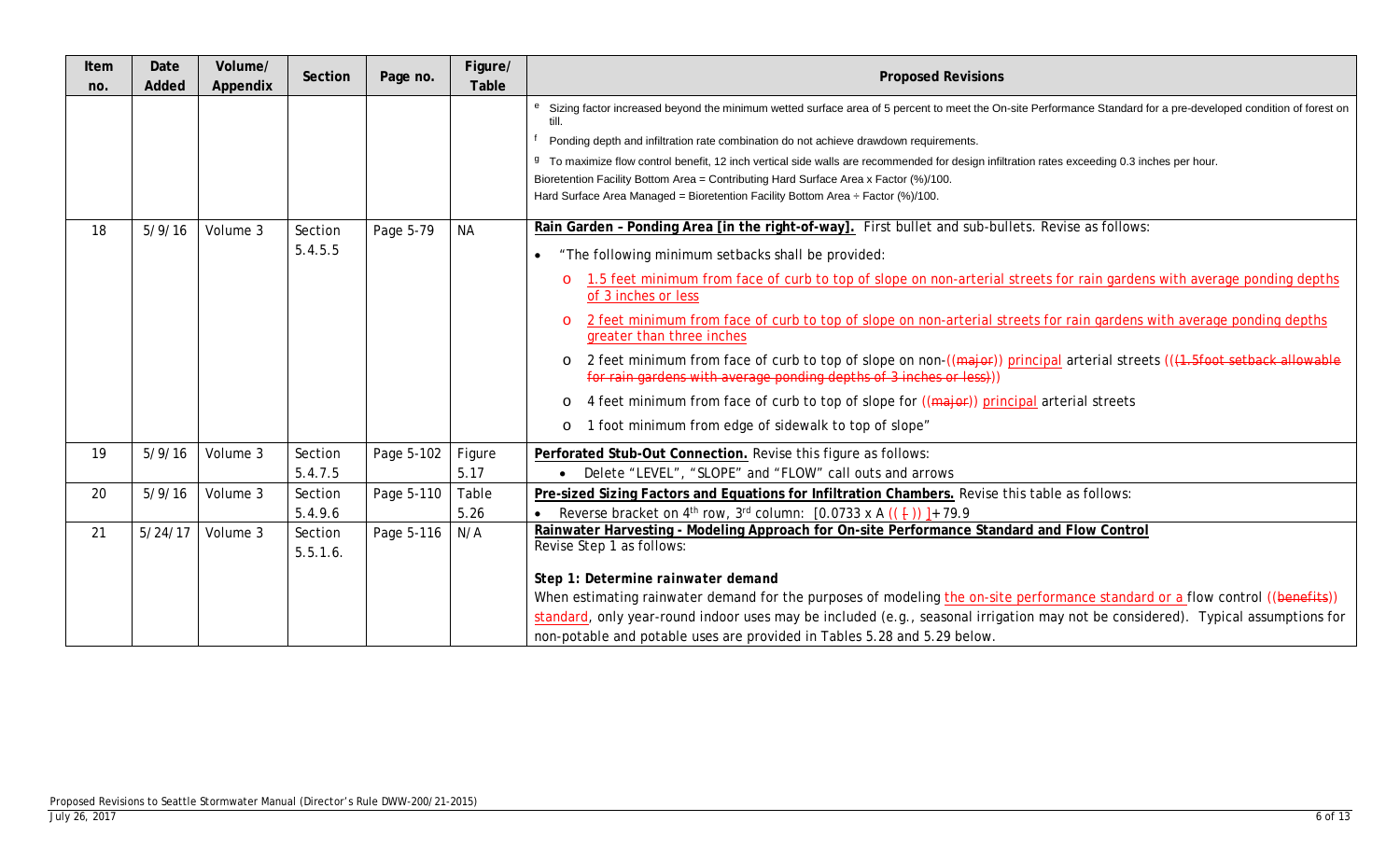| Item<br>no. | Date<br>Added | Volume/<br>Appendix | Section  | Page no.   | Figure/<br>Table | <b>Proposed Revisions</b>                                                                                                                                                                                                                                                                                                                                                                                                                                                                                                                                                                                                                                                                                                                                                                                                                                                                                                                                                                                                                         |  |  |  |  |
|-------------|---------------|---------------------|----------|------------|------------------|---------------------------------------------------------------------------------------------------------------------------------------------------------------------------------------------------------------------------------------------------------------------------------------------------------------------------------------------------------------------------------------------------------------------------------------------------------------------------------------------------------------------------------------------------------------------------------------------------------------------------------------------------------------------------------------------------------------------------------------------------------------------------------------------------------------------------------------------------------------------------------------------------------------------------------------------------------------------------------------------------------------------------------------------------|--|--|--|--|
| 22          | 5/24/17       | Volume 3            | Section  | Page 5-133 | Figure           | Permeable Pavement Surfaces - Design Criteria                                                                                                                                                                                                                                                                                                                                                                                                                                                                                                                                                                                                                                                                                                                                                                                                                                                                                                                                                                                                     |  |  |  |  |
|             |               |                     | 5.6.2.5. |            | 5.21.            | Revise Figure 5.21 as follows:                                                                                                                                                                                                                                                                                                                                                                                                                                                                                                                                                                                                                                                                                                                                                                                                                                                                                                                                                                                                                    |  |  |  |  |
|             |               |                     |          |            |                  |                                                                                                                                                                                                                                                                                                                                                                                                                                                                                                                                                                                                                                                                                                                                                                                                                                                                                                                                                                                                                                                   |  |  |  |  |
|             |               |                     |          |            |                  | POROUS<br>ASPHALT OR<br>PERMEABLE<br>PERVIOUS<br>CONCRETE<br><b>PAVER</b><br>POROUS ASPHALT<br><b>SURFACE</b><br><b>SURFACE</b><br>OR PERVIOUS<br>CONCRETE<br>VARIES<br><b>PAVERS</b><br>WEARING COURSE<br>LEVELING COURSE<br>LEVELING COURSE,<br>VARIES<br>OPTIONAL<br>(PER MANUFACTURER)<br>AGGREGATE<br>AGGREGATE<br>SUBBASE<br>3"<br>MIN<br><b>SUBBASE</b><br><b>GEOTEXTILE</b><br>GEOTEXTILE<br>(IF SPECIFIED<br>(IF SPECIFIED<br>BY ENGINEER)<br>BY ENGINEER)<br>6" MIN.<br>WATER QUALITY<br>WATER QUALITY<br>TREATMENT COURSE<br>TREATMENT COURSE<br>(IF REQUIRED)<br>(IF REQUIRED)<br>XXXXXX<br>SUBGRADE<br><b>SUBGRADE</b><br>MIN. 1' OR $((3))$ 2' ABOVE SEASONAL HIGH<br>GROUNDWATER ELEVATION AND<br>HYDRAULICALLY-RESTRICTIVE MATERIAL 1<br><sup>1</sup> See Table C.3 of Appendix C to determine minimum vertical separation. Note: Subsurface investigation is not required for<br>permeable pavement surfaces, but subsurface investigation must be performed to demonstrate infeasibility due to lack of<br>vertical separation. |  |  |  |  |
| 23          | 5/9/16        | Volume 3            | Section  | Page 5-167 | <b>NA</b>        | Non-infiltrating Bioretention - Pre-sized Approach for Flow Control and Water Quality Treatment. First bullet. Revise as                                                                                                                                                                                                                                                                                                                                                                                                                                                                                                                                                                                                                                                                                                                                                                                                                                                                                                                          |  |  |  |  |
|             |               |                     | 5.8.2.6  |            |                  | follows:                                                                                                                                                                                                                                                                                                                                                                                                                                                                                                                                                                                                                                                                                                                                                                                                                                                                                                                                                                                                                                          |  |  |  |  |
|             |               |                     |          |            |                  | "The bottom area shall be sized using the applicable sizing factor or equation. When used to meet the Peak Control Standard,                                                                                                                                                                                                                                                                                                                                                                                                                                                                                                                                                                                                                                                                                                                                                                                                                                                                                                                      |  |  |  |  |
|             |               |                     |          |            |                  | the facility size shall not be significantly larger (i.e., area shall not be more than 25 percent larger) than prescribed-by the                                                                                                                                                                                                                                                                                                                                                                                                                                                                                                                                                                                                                                                                                                                                                                                                                                                                                                                  |  |  |  |  |
|             |               |                     |          |            |                  | Peak Control Standard sizing factor because peak flow control performance may be diminished for larger facilities."                                                                                                                                                                                                                                                                                                                                                                                                                                                                                                                                                                                                                                                                                                                                                                                                                                                                                                                               |  |  |  |  |
| 24          | 5/9/16        | Volume 3            | Section  | Page 5-167 | Table            | Non-infiltrating Bioretention - Pre-Sized Sizing Factors and Equations. Revise footnote b as follows:                                                                                                                                                                                                                                                                                                                                                                                                                                                                                                                                                                                                                                                                                                                                                                                                                                                                                                                                             |  |  |  |  |
|             |               |                     | 5.8.2.6  |            | 5.45             | "b. When used to meet the Peak Control Standard, the facility size shall not be significantly larger (i.e., area shall not be more<br>than 25 percent larger) than prescribed by the sizing factor (or sizing factor range) because flow control performance may be<br>diminished for larger facilities (larger facilities will not pond water sufficiently to slow flows)."                                                                                                                                                                                                                                                                                                                                                                                                                                                                                                                                                                                                                                                                      |  |  |  |  |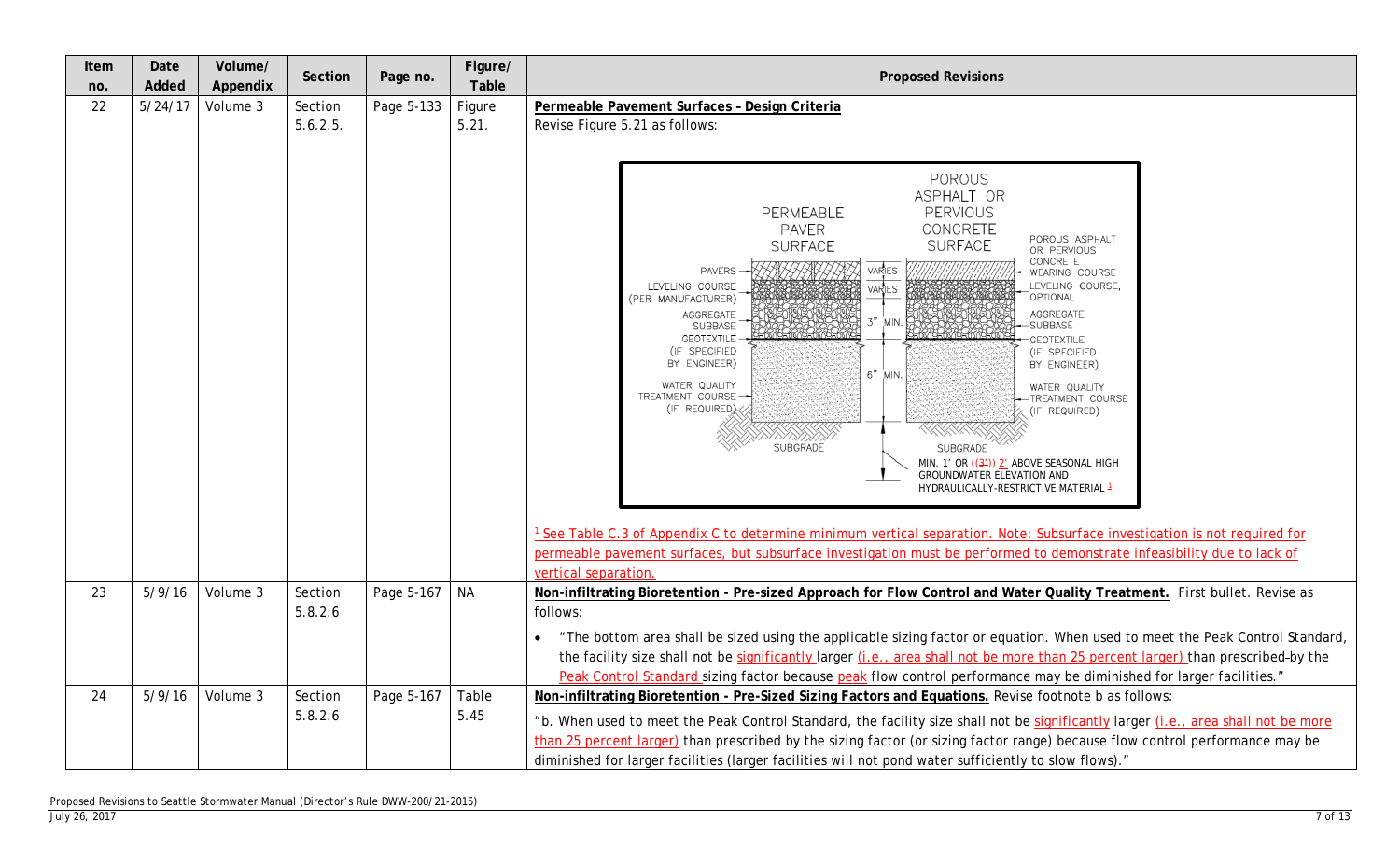| Item<br>no. | Date<br>Added | Volume/<br>Appendix | Section              | Page no.   | Figure/<br>Table |                                                                                                                                                                                                                                                                    | <b>Proposed Revisions</b>                                                                                                                                                                                                                                 |                    |            |  |  |  |  |
|-------------|---------------|---------------------|----------------------|------------|------------------|--------------------------------------------------------------------------------------------------------------------------------------------------------------------------------------------------------------------------------------------------------------------|-----------------------------------------------------------------------------------------------------------------------------------------------------------------------------------------------------------------------------------------------------------|--------------------|------------|--|--|--|--|
| 25          | 5/24/17       | Volume 3            | Section<br>5.8.4.6.  | Page 5-179 | Table<br>5.46    |                                                                                                                                                                                                                                                                    |                                                                                                                                                                                                                                                           | Table 5.46.        |            |  |  |  |  |
|             |               |                     |                      |            |                  |                                                                                                                                                                                                                                                                    | Basic and Compost Amended Vegetated Filter Strip Design and Sizing Criteria.                                                                                                                                                                              |                    |            |  |  |  |  |
|             |               |                     |                      |            |                  | Design Parameter                                                                                                                                                                                                                                                   | <b>Basic Filter Strip</b>                                                                                                                                                                                                                                 | <b>CAVFS</b>       | <b>MFD</b> |  |  |  |  |
|             |               |                     |                      |            |                  | Longitudinal Slope                                                                                                                                                                                                                                                 | $1 - 33%$                                                                                                                                                                                                                                                 | $1 - 15%$          | 5%         |  |  |  |  |
|             |               |                     |                      |            |                  | Lateral Slope                                                                                                                                                                                                                                                      | <b>NA</b>                                                                                                                                                                                                                                                 |                    | $2 - 25%$  |  |  |  |  |
|             |               |                     |                      |            |                  | Maximum velocity                                                                                                                                                                                                                                                   | 0.5 feet/second                                                                                                                                                                                                                                           |                    | <b>NA</b>  |  |  |  |  |
|             |               |                     |                      |            |                  | Maximum water depth                                                                                                                                                                                                                                                | 1 inch                                                                                                                                                                                                                                                    |                    | <b>NA</b>  |  |  |  |  |
|             |               |                     |                      |            |                  | Manning's roughness<br>coefficient                                                                                                                                                                                                                                 | 0.35                                                                                                                                                                                                                                                      | 0.40 to $0.55^a$   | <b>NA</b>  |  |  |  |  |
|             |               |                     |                      |            |                  | Minimum hydraulic residence<br><b>NA</b><br>9 minutes<br>time at Water Quality Design<br><b>Flow Rate</b>                                                                                                                                                          |                                                                                                                                                                                                                                                           | <b>NA</b>          |            |  |  |  |  |
|             |               |                     |                      |            |                  | Minimum length                                                                                                                                                                                                                                                     | $((100 \text{ feet}))$ N/A $\circ$                                                                                                                                                                                                                        | $((100 feet))$ N/A | <b>NA</b>  |  |  |  |  |
|             |               |                     |                      |            |                  | Maximum side slope                                                                                                                                                                                                                                                 | Inlet edge $\geq 1$ inch lower than contributing<br>paved area                                                                                                                                                                                            |                    | <b>NA</b>  |  |  |  |  |
|             |               |                     |                      |            |                  | Max. tributary drainage flow<br>path                                                                                                                                                                                                                               |                                                                                                                                                                                                                                                           | 150 feet           |            |  |  |  |  |
|             |               |                     |                      |            |                  | Max. longitudinal slope of<br>contributing area                                                                                                                                                                                                                    | 5% (steeper than 5% need upslope flow spreading<br>and energy dissipation)                                                                                                                                                                                |                    | 5%         |  |  |  |  |
|             |               |                     |                      |            |                  | Max. lateral slope of<br>contributing area                                                                                                                                                                                                                         | 2% (at the edge of the strip inlet) <sup>b</sup>                                                                                                                                                                                                          |                    | <b>NA</b>  |  |  |  |  |
|             |               |                     |                      |            |                  |                                                                                                                                                                                                                                                                    | Manning's n ranges from 0.40 (hydroseeded, grass maintained at 95% density and 4-inch length via mowing, periodic reseeding, and possible landscaping with<br>shrubs) to 0.55 (top-dressed with $\geq$ 3 inches compost or mulch [seeded or landscaped]). |                    |            |  |  |  |  |
|             |               |                     |                      |            |                  | <sup>b</sup> A stepped series of flow spreaders installed at the head of the strip could compensate for slightly steeper slopes.                                                                                                                                   |                                                                                                                                                                                                                                                           |                    |            |  |  |  |  |
|             |               |                     |                      |            |                  | <sup>C</sup> Length based on achieving required hydraulic residence time.                                                                                                                                                                                          |                                                                                                                                                                                                                                                           |                    |            |  |  |  |  |
| 26          | 5/24/17       | Volume 3            | Section<br>5.8.11.6. | Page 5-218 | N/A              | Proprietary and Emerging Water Quality Treatment Technologies - BMP Sizing<br>Step 1: Determine the water quality design flow rate<br>Use an approved continuous model to determine the on-line water quality design flow rate using the<br>following assumptions. |                                                                                                                                                                                                                                                           |                    |            |  |  |  |  |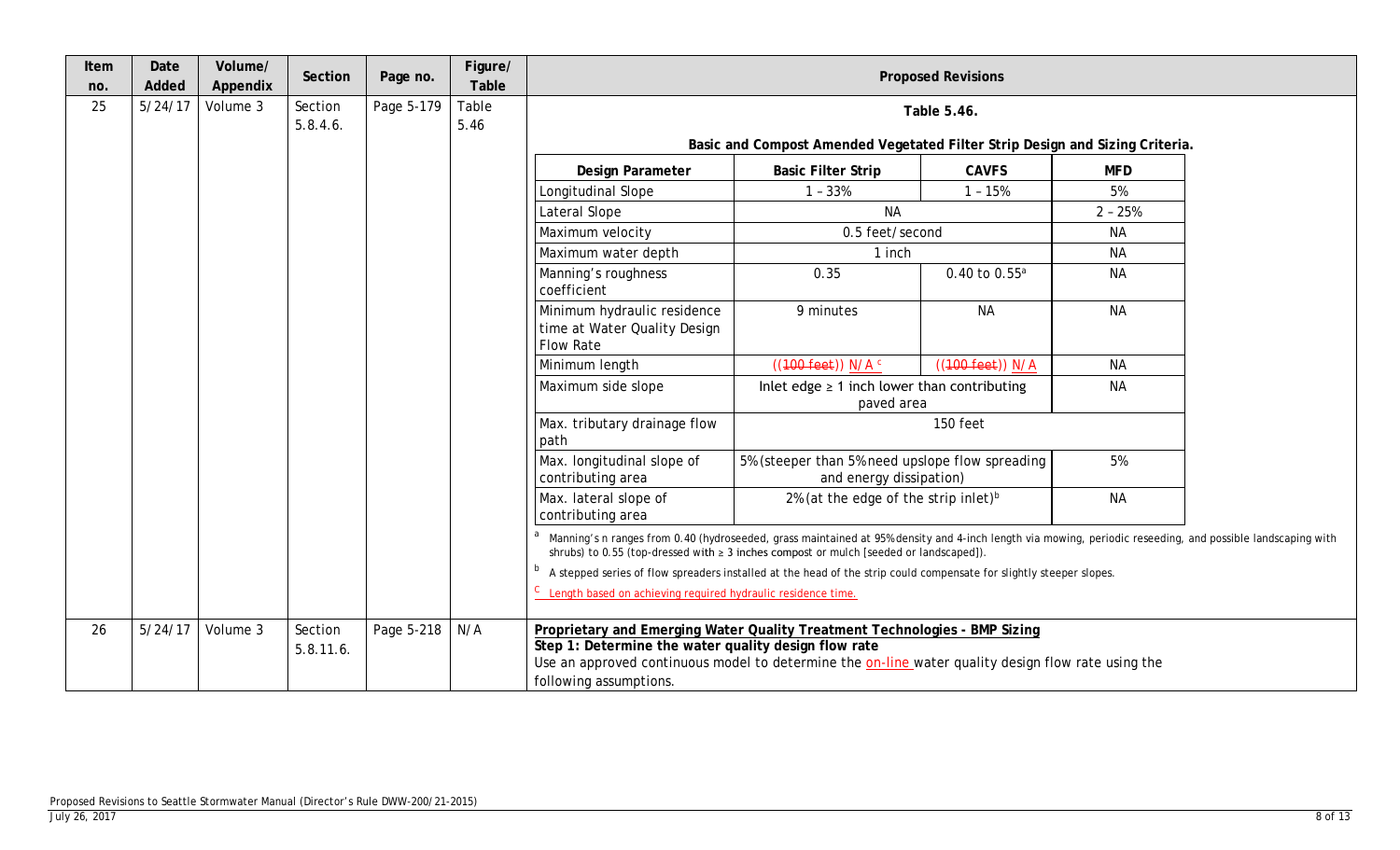| Item<br>no. | Date<br>Added | Volume/<br>Appendix | Section      | Page no.   | Figure/<br>Table | <b>Proposed Revisions</b>                                                                                                                                                                                                                                                                                               |                |           |                         |                                                                       |                                                                                    |
|-------------|---------------|---------------------|--------------|------------|------------------|-------------------------------------------------------------------------------------------------------------------------------------------------------------------------------------------------------------------------------------------------------------------------------------------------------------------------|----------------|-----------|-------------------------|-----------------------------------------------------------------------|------------------------------------------------------------------------------------|
| 27          | 5/24/17       | Volume 3            | Section      | Page 5-219 | N/A              | Proprietary and Emerging Water Quality Treatment Technologies - BMP Sizing                                                                                                                                                                                                                                              |                |           |                         |                                                                       |                                                                                    |
|             |               |                     | $5.8.11.6$ . |            |                  | Step 2: Adjust the water quality design flow rate                                                                                                                                                                                                                                                                       |                |           |                         |                                                                       |                                                                                    |
|             |               |                     |              |            |                  |                                                                                                                                                                                                                                                                                                                         |                |           | Mass Loading Ratios 1   |                                                                       |                                                                                    |
|             |               |                     |              |            |                  | <b>Zoning Categories</b>                                                                                                                                                                                                                                                                                                | Bay Filter®    | Filterra® | FloGard<br>Perk Filter® | Stormwater<br>Management<br>StormFilter<br>(StormFilter) <sup>®</sup> | <b>Bio Clean</b><br>(Forterra)<br><b>Modular</b><br>Wetland<br>System <sup>®</sup> |
|             |               |                     |              |            |                  | Parcels zoned as SFR or MFR<br>Non-arterial streets adjacent to                                                                                                                                                                                                                                                         | ((5.0))        | 1.0       | ((2.5))                 | ((4.0))                                                               | 1.0                                                                                |
|             |               |                     |              |            |                  | properties zoned as SFR or MFR                                                                                                                                                                                                                                                                                          | 4.0            |           | 2.0                     | 3.0                                                                   |                                                                                    |
|             |               |                     |              |            |                  | Parcels zoned as<br>neighborhood/commercial,<br>downtown, major institutions,<br>master planned community, or<br>residential/commercial<br>Arterial streets with adjacent<br>property zoned as neighborhood /<br>commercial, downtown, major<br>institutions, master planned<br>community, or<br>residential/commercial | 4.0            | 1.0       | 2.0                     | 3.5                                                                   | 1.0                                                                                |
|             |               |                     |              |            |                  | Parcels zoned as<br>manufacturing/industrial<br>Non-arterial or arterial streets with<br>adjacent property zoned as<br>manufacturing/industrial                                                                                                                                                                         | ((7.5))<br>6.0 | 1.0       | ((3.5))<br>3.0          | ((6.0))<br>4.5                                                        | 1.5                                                                                |
|             |               |                     |              |            |                  | Mass loading ratios were developed for this limited set of proprietary technologies using a mean total suspended solids concentration (See                                                                                                                                                                              |                |           |                         |                                                                       |                                                                                    |
|             |               |                     |              |            |                  | table 3.5) and assumed use of an on-line water quality design flow rate. Use of this table is restricted to uses that match those assumptions.<br>For other proprietary technologies, or other assumptions, see Section 3.5 BMP Selection for Water Quality Treatment.                                                  |                |           |                         |                                                                       |                                                                                    |
| 28          | 7/22/16       | Volume 4            | Section      | Pages 3-11 | <b>NA</b>        | <b>BMP 10: Fueling at Dedicated Stations</b>                                                                                                                                                                                                                                                                            |                |           |                         |                                                                       |                                                                                    |
|             |               |                     | 3.2.2        | $-3-15$    |                  | See Clarification Attachment 2: BMP 10 Fueling at Dedicated Stations                                                                                                                                                                                                                                                    |                |           |                         |                                                                       |                                                                                    |
|             |               |                     |              |            |                  | http://www.seattle.gov/dpd/cs/groups/pan/@pan/documents/web_informational/p2470656.pdf                                                                                                                                                                                                                                  |                |           |                         |                                                                       |                                                                                    |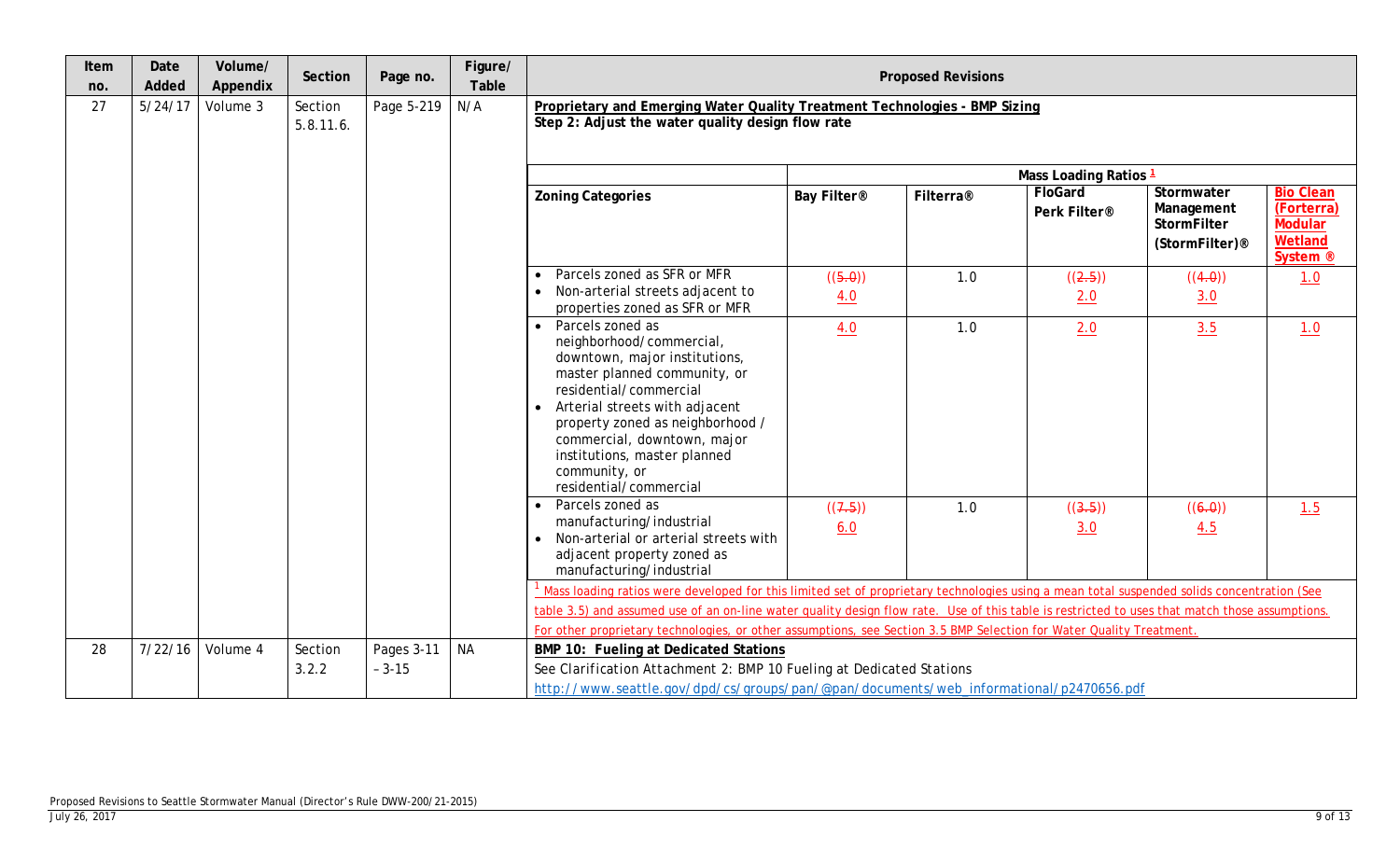| Item<br>no. | Date<br>Added | Volume/<br>Appendix  | Section    | Page no.  | Figure/<br>Table | <b>Proposed Revisions</b>                                                                                                                                                                                                                                           |  |  |  |  |  |  |
|-------------|---------------|----------------------|------------|-----------|------------------|---------------------------------------------------------------------------------------------------------------------------------------------------------------------------------------------------------------------------------------------------------------------|--|--|--|--|--|--|
| 29          | 5/24/17       | Appendix C           | Permeabl   | Page C-6  | Table C.3        | On-Site List Infeasibility Criteria: Category 2 BMPs.                                                                                                                                                                                                               |  |  |  |  |  |  |
|             |               |                      | e          |           |                  | Add to Permeable Pavement Surfaces the following infeasibility criteria:                                                                                                                                                                                            |  |  |  |  |  |  |
|             |               |                      | Pavement   |           |                  | Based on subsurface investigation, groundwater or hydraulically-restrictive layer is too shallow per the following Minimum                                                                                                                                          |  |  |  |  |  |  |
|             |               |                      | Surfaces   |           |                  | Vertical Separation table.                                                                                                                                                                                                                                          |  |  |  |  |  |  |
|             |               |                      |            |           |                  | <b>Permeable Pavement Surfaces</b>                                                                                                                                                                                                                                  |  |  |  |  |  |  |
|             |               |                      |            |           |                  | Minimum Vertical Separation, ft <sup>a</sup><br><b>Minimum</b>                                                                                                                                                                                                      |  |  |  |  |  |  |
|             |               |                      |            |           |                  | Investigation<br>Hydraulically-                                                                                                                                                                                                                                     |  |  |  |  |  |  |
|             |               |                      |            |           |                  | <b>Restrictive Layer</b><br>Depth $(ft)^a$<br>Season<br>Groundwater                                                                                                                                                                                                 |  |  |  |  |  |  |
|             |               |                      |            |           |                  | Wet Season (November - March)<br>$\overline{\phantom{a}}$                                                                                                                                                                                                           |  |  |  |  |  |  |
|             |               |                      |            |           |                  | 3<br>$\Omega$<br>Dry Season (April - October)                                                                                                                                                                                                                       |  |  |  |  |  |  |
|             |               |                      |            |           |                  | <sup>a</sup> The minimum investigation depth and vertical separation shall be measured from the bottom of the BMP. The bottom of the BMP is defined as the deepest                                                                                                  |  |  |  |  |  |  |
|             |               |                      |            |           |                  | portion of proposed BMP where water is expected to move into the underlying soil (i.e. at the aggregate subbase or Water Quality Treatment Course (if<br>required)).                                                                                                |  |  |  |  |  |  |
|             |               |                      |            |           |                  |                                                                                                                                                                                                                                                                     |  |  |  |  |  |  |
|             |               |                      |            |           |                  | Note: Subsurface investigation is not required for permeable pavement surfaces, but subsurface investigation                                                                                                                                                        |  |  |  |  |  |  |
|             |               |                      |            |           |                  | must be performed to demonstrate infeasibility due to lack of vertical separation.                                                                                                                                                                                  |  |  |  |  |  |  |
| 30          | 5/9/16        | Appendix D           | Section D- | Page D-9  | <b>NA</b>        | Small Pilot Infiltration Test (Small PIT) - Step 9. Change from "At the conclusion of testing, over-excavate the pit" to "Within                                                                                                                                    |  |  |  |  |  |  |
|             |               |                      | 3.3        |           |                  | 24 hours after the falling head period, over-excavate the pit"                                                                                                                                                                                                      |  |  |  |  |  |  |
| 31          | 7/22/16       | Appendix E           | Section E- | Page E-61 | <b>NA</b>        | Drywell Sizing Tables. Revise the first paragraph as follows:                                                                                                                                                                                                       |  |  |  |  |  |  |
|             |               |                      | 10         |           |                  | ((The City has determined that the most common small project overflow scenario consists of a                                                                                                                                                                        |  |  |  |  |  |  |
|             |               |                      |            |           |                  | drywell situated downstream of a bioretention cell or a permeable pavement facility.)) For small projects with no approved off-                                                                                                                                     |  |  |  |  |  |  |
|             |               |                      |            |           |                  | site point of discharge (see Section 4.3.2.1), Table E.25 and Table E.26 specify the required area for drywells of 4-foot and 6-foot<br>depths to be used ((as overflow/point of discharge)) downstream of a bioretention cell or a permeable pavement facility for |  |  |  |  |  |  |
|             |               |                      |            |           |                  | parcel-based and single-family residential projects, respectively.                                                                                                                                                                                                  |  |  |  |  |  |  |
| 32          | 7/22/16       | Appendix E           | Section E- | Page E-62 | <b>NA</b>        | Drywell Sizing Tables. Revise the first paragraph as follows:                                                                                                                                                                                                       |  |  |  |  |  |  |
|             |               |                      | 10         |           |                  |                                                                                                                                                                                                                                                                     |  |  |  |  |  |  |
|             |               |                      |            |           |                  | (Drywells that do not meet the above design criteria and the assumptions shall be sized to meet the Peak Control Standard per<br>Volume 3, Section 5.4.3. For projects that discharge directly to a drywell (if a bioretention cell or permeable pavement facility  |  |  |  |  |  |  |
|             |               |                      |            |           |                  | are not feasible upstream), the drywell shall be sized to meet the Peak Control Standard per Volume 3, Section 5,4,3.)) Table                                                                                                                                       |  |  |  |  |  |  |
|             |               |                      |            |           |                  | E.27 specifies the required area for drywells of 4-foot and 6-foot depths that are not located downstream of a bioretention cell                                                                                                                                    |  |  |  |  |  |  |
|             |               |                      |            |           |                  | or permeable pavement facility.                                                                                                                                                                                                                                     |  |  |  |  |  |  |
| 33          |               | $7/22/16$ Appendix E | Section E- | Page E-62 | <b>NA</b>        | Drywell Sizing Tables. Add the following after Table E.27:                                                                                                                                                                                                          |  |  |  |  |  |  |
|             |               |                      | 10         |           |                  | Drywells that do not meet the above design criteria and assumptions shall be sized to meet the requirements for projects with no                                                                                                                                    |  |  |  |  |  |  |
|             |               |                      |            |           |                  | off-site point of discharge per Volume 3, Section 4.3.2.1.                                                                                                                                                                                                          |  |  |  |  |  |  |
| 34          | 5/9/16        | Appendix F           | Section F- | Page F-9  | Table F.7        | Physical Characteristics of Seattle Lakes - Outfalls to Lakes and the Ship Canal. Revise this table as follows:                                                                                                                                                     |  |  |  |  |  |  |
|             |               |                      | 3          |           |                  | □ Water surface elevation on 2 <sup>nd</sup> row, 5 <sup>th</sup> column [Lake Union] and 6 <sup>th</sup> column [Lake Washington]: ((46,8)) 18.6                                                                                                                   |  |  |  |  |  |  |

Proposed Revisions to Seattle Stormwater Manual (Director's Rule DWW-200/21-2015)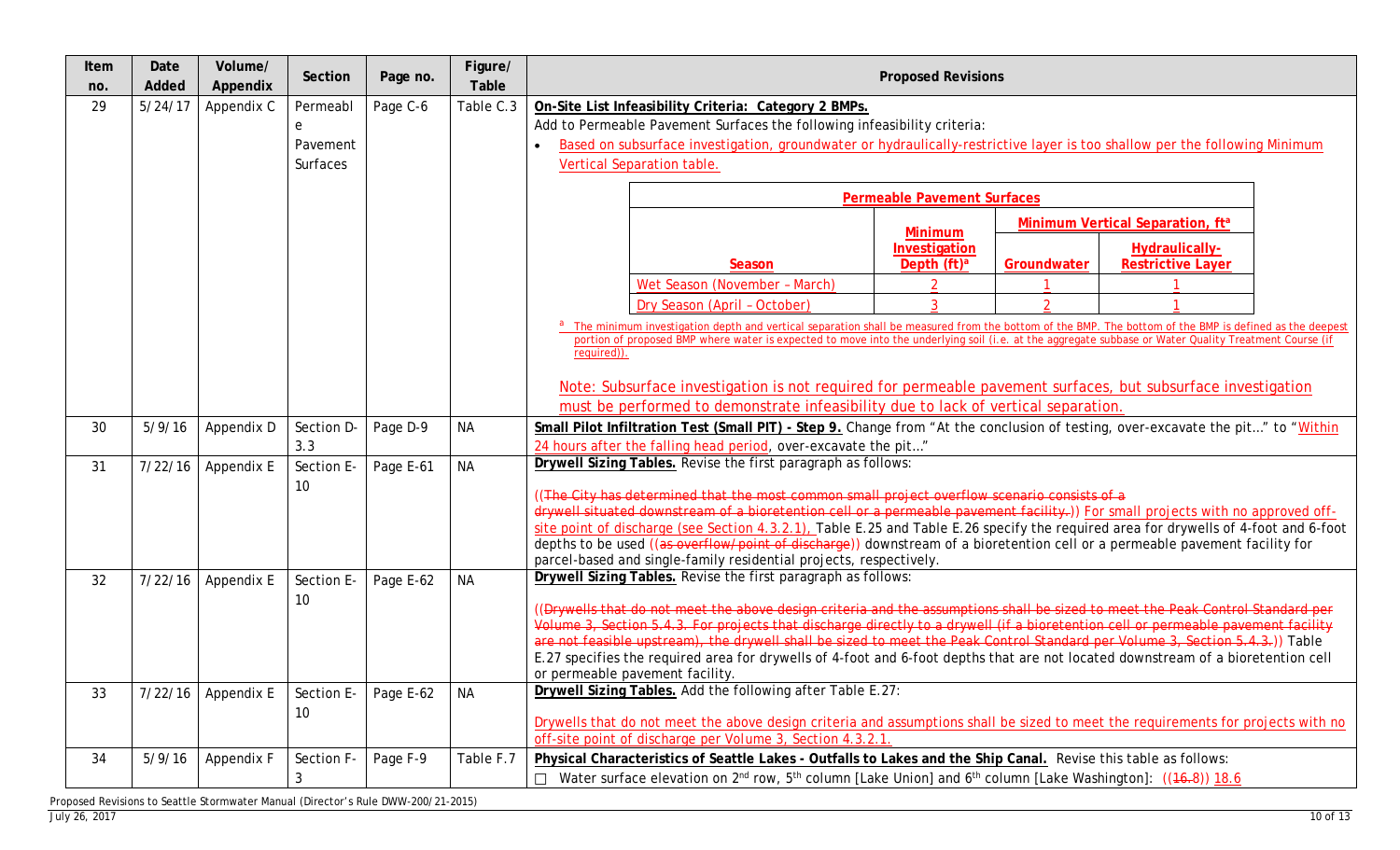| Item<br>no. | Date<br>Added | Volume/<br>Appendix | Section    | Page no.  | Figure/<br>Table | <b>Proposed Revisions</b>                                                                                                                                                                                                                                                                                                                                                                                                                                                                                                                                                                                                                                                                                                                                               |
|-------------|---------------|---------------------|------------|-----------|------------------|-------------------------------------------------------------------------------------------------------------------------------------------------------------------------------------------------------------------------------------------------------------------------------------------------------------------------------------------------------------------------------------------------------------------------------------------------------------------------------------------------------------------------------------------------------------------------------------------------------------------------------------------------------------------------------------------------------------------------------------------------------------------------|
| 35          | 5/9/16        | Appendix F          | Section F- | New       | <b>NA</b>        | On-site Performance Standard BMP Design                                                                                                                                                                                                                                                                                                                                                                                                                                                                                                                                                                                                                                                                                                                                 |
|             |               |                     |            | Section   |                  | See Clarification Attachment 1: On-Site Performance Standard BMP Design                                                                                                                                                                                                                                                                                                                                                                                                                                                                                                                                                                                                                                                                                                 |
|             |               |                     |            |           |                  | http://www.seattle.gov/dpd/cs/groups/pan/@pan/documents/web_informational/p2437965.pdf                                                                                                                                                                                                                                                                                                                                                                                                                                                                                                                                                                                                                                                                                  |
| 36          | 7/22/16       | Appendix F          | Section F- | Page F-14 | <b>NA</b>        | HSPF Parameter Modification. Revise the first paragraph as follows:                                                                                                                                                                                                                                                                                                                                                                                                                                                                                                                                                                                                                                                                                                     |
|             |               |                     |            |           |                  | In HSPF (and MGSFlood and WWHM) pervious land categories are represented by PERLNDs and impervious land categories are<br>represented by IMPLNDs. The only PERLND and IMPLND parameters that ((are authorized to)) should be adjusted by the user are<br>LSUR (length of surface overland flow plane in feet), SLSUR (slope of surface overland flow plane in feet/feet), and NSUR<br>(roughness of surface overland flow plane). These are parameters whose values are observable at an undeveloped site, and whose<br>values can be reasonably estimated for the proposed development site. Any such changes will be recorded in the model output.<br>The user ((should)) shall submit ((justifications for)) PERLND and IMPLND changes with their project submittal. |
| 37          | 5/24/17       | Appendix F          | Section F- | Page F-48 | N/A              | Rational Method - Time of Concentration Estimation. Add equation after first paragraph.<br>Travel time for each segment is computed using the following equation:<br>$T_t = L / V$                                                                                                                                                                                                                                                                                                                                                                                                                                                                                                                                                                                      |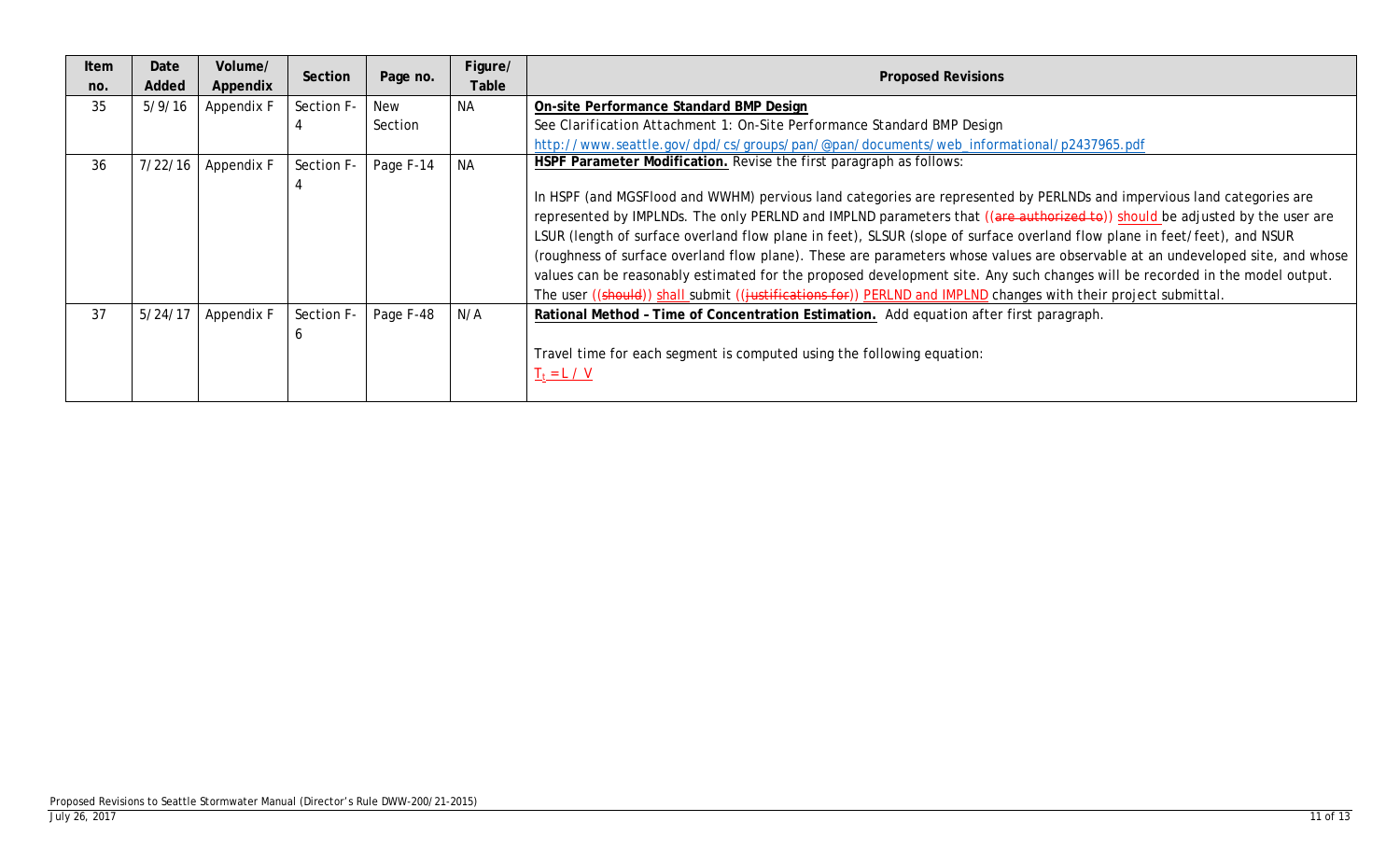| Item<br>no. | Date<br>Added | Volume/<br>Appendix | Section | Page no.  | Figure/<br>Table |                                               | <b>Proposed Revisions</b>                                                                                                  |                                                                                                                                                                                                                                                                                                                                                                                                                                                                                                                                                                                                                                                                                                   |                                                                                                                                                                                                                                                                                                                                                                           |  |  |  |
|-------------|---------------|---------------------|---------|-----------|------------------|-----------------------------------------------|----------------------------------------------------------------------------------------------------------------------------|---------------------------------------------------------------------------------------------------------------------------------------------------------------------------------------------------------------------------------------------------------------------------------------------------------------------------------------------------------------------------------------------------------------------------------------------------------------------------------------------------------------------------------------------------------------------------------------------------------------------------------------------------------------------------------------------------|---------------------------------------------------------------------------------------------------------------------------------------------------------------------------------------------------------------------------------------------------------------------------------------------------------------------------------------------------------------------------|--|--|--|
| 38          | 7/22/16       | Appendix G          | Section | Page G-43 | <b>NA</b>        |                                               | No. 18 - API Oil/Water Separators. Revise Table No. 18 as follows:                                                         |                                                                                                                                                                                                                                                                                                                                                                                                                                                                                                                                                                                                                                                                                                   |                                                                                                                                                                                                                                                                                                                                                                           |  |  |  |
|             |               |                     | No. 18  |           |                  | Maintenance<br>Component<br>Inlet/Outlet Pipe | Defect or Problem<br>Sediment<br>accumulation<br>Trash and debris<br>Damaged<br><b>Missing</b><br>Permanently<br>installed | <b>Condition When Maintenance is</b><br>Needed<br>Sediment filling 1/3 or more of the pipe<br>Trash and debris accumulated in<br>inlet/outlet pipes (includes floatables<br>and non-floatables)<br>((Cracks wider than 1/2-inch at the joint<br>of the inlet/outlet pipe<br>Any evidence of soil entering at the<br>joints of the inlet/outlet pipes))<br>Cracks, broken welds, seams or any<br>other conditions that allows water to be<br>discharged from other than the<br>submerged portion of the tee<br>When the required inlet or outlet tee is<br>not installed<br>When the tee is grouted to the inlet or<br>outlet pipe and is not removable to<br>allow for maintenance and inspection | <b>Results Expected When</b><br>Maintenance is Performed<br>Inlet/outlet pipes clear of<br>sediment<br>No trash or debris in pipes<br>(No cracks more than 1/4-inch wide)<br>at the joint of the inlet/outlet<br>$pi$ )<br>Water will be discharged from the<br>submerged portion of the tee.<br><b>Tees installed</b><br>Tee removable for maintenance<br>and inspection |  |  |  |